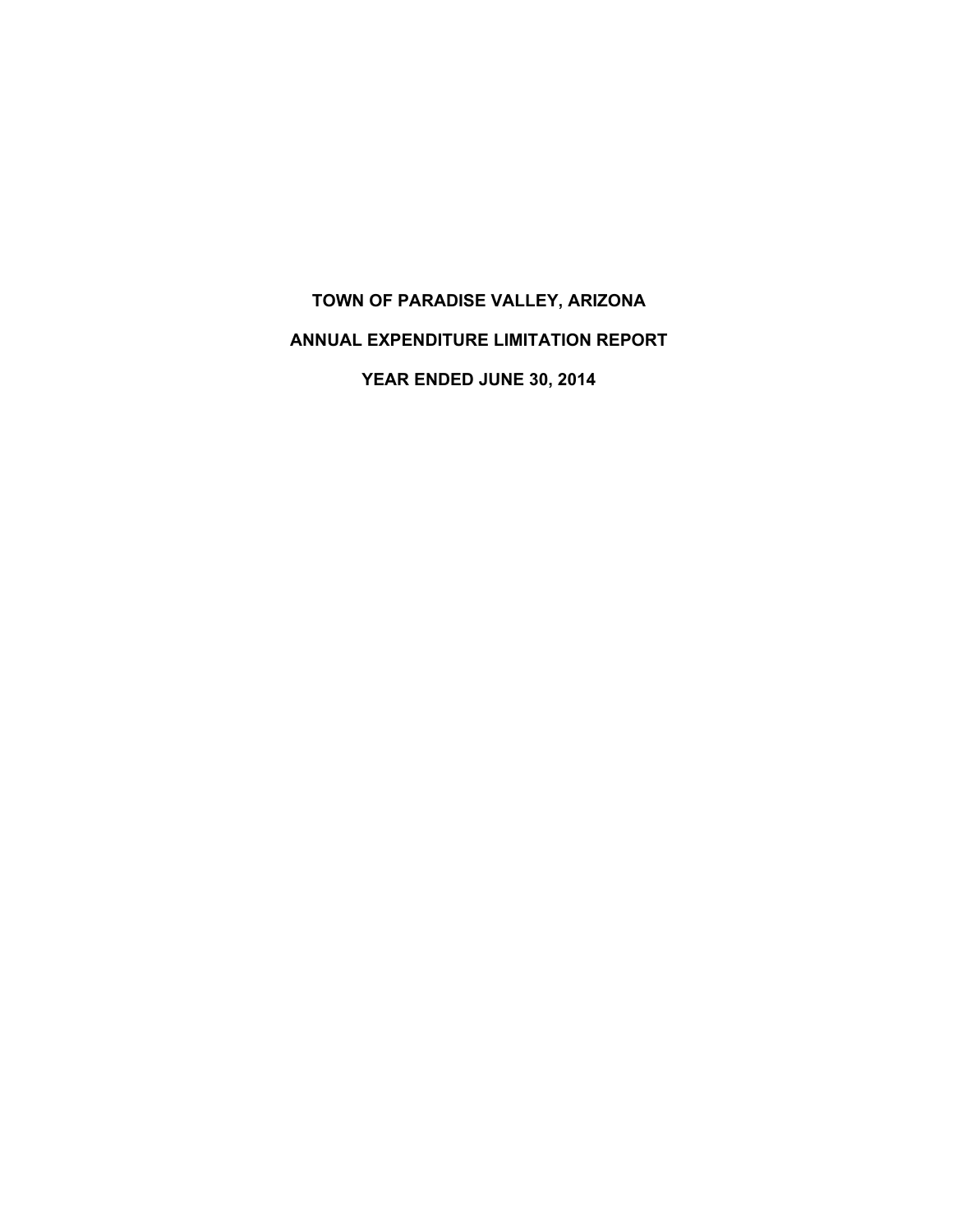## **TOWN OF PARADISE VALLEY, ARIZONA TABLE OF CONTENTS YEAR ENDED JUNE 30, 2014**

| <b>INDEPENDENT ACCOUNTANTS' REPORT</b>                       |              |
|--------------------------------------------------------------|--------------|
| <b>ANNUAL EXPENDITURE LIMITATION REPORT - PART I</b>         | $\mathbf{2}$ |
| <b>ANNUAL EXPENDITURE LIMITATION REPORT - PART II</b>        | 3            |
| <b>ANNUAL EXPENDITURE LIMITATION REPORT – RECONCILIATION</b> | 4            |
| NOTES TO ANNUAL EXPENDITURE LIMITATION REPORT                | 5            |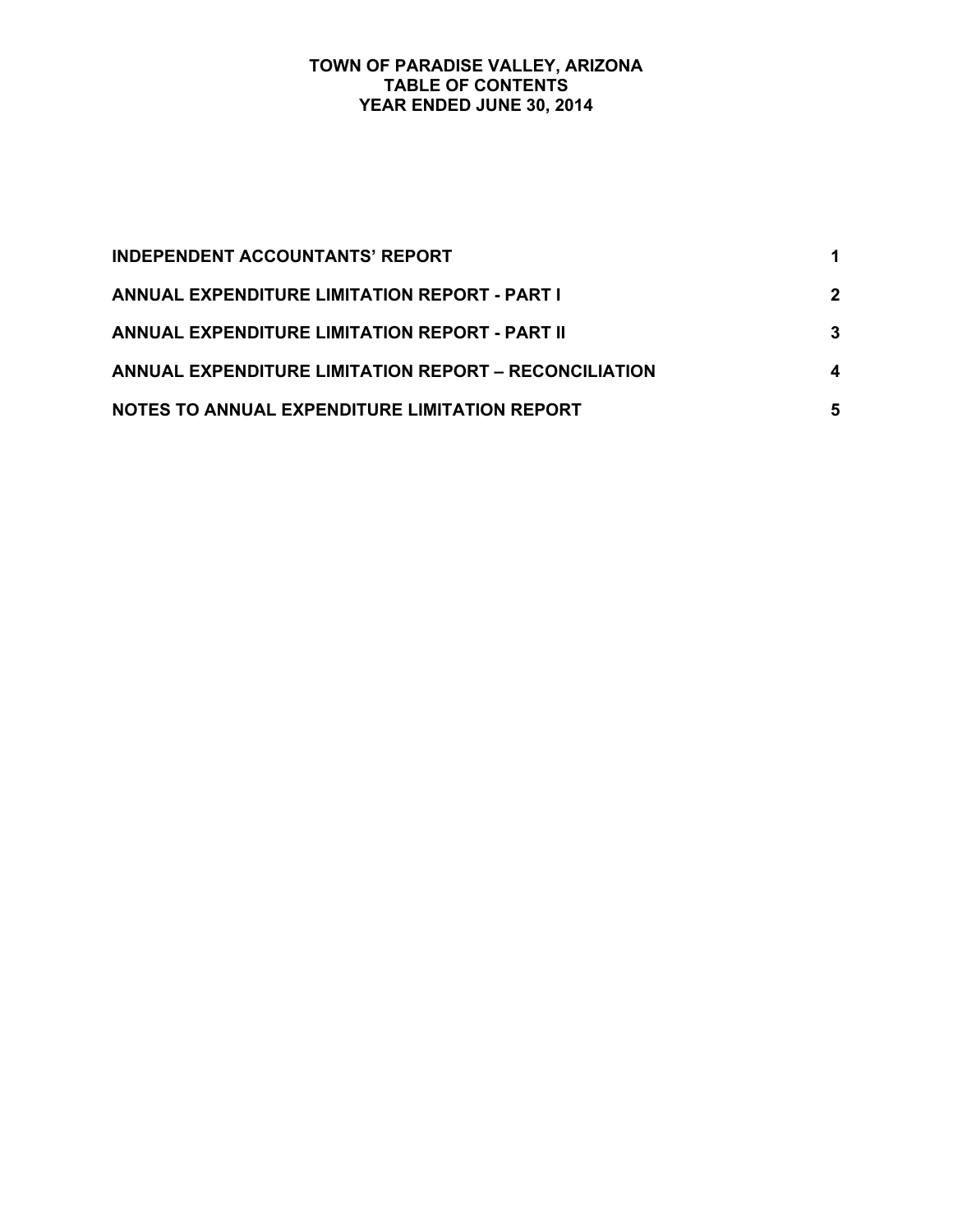

CliftonLarsonAllen LLP www.CLAconnect.com

# **INDEPENDENT ACCOUNTANTS' REPORT**

The Auditor General of the State of Arizona and The Honorable Mayor and the Town Council Town of Paradise Valley, Arizona

We have examined the accompanying Annual Expenditure Limitation Report of the Town of Paradise Valley, Arizona, for the year ended June 30, 2014. This report is the responsibility of the Town of Paradise Valley, Arizona's management. Our responsibility is to express an opinion on this report based on our examination.

Our examination was conducted in accordance with attestation standards established by the American Institute of Certified Public Accountants and, accordingly, included examining, on a test basis, evidence supporting the amounts and disclosures in the report and performing such other procedures as we considered necessary in the circumstances. We believe that our examination provides a reasonable basis for our opinion.

In our opinion, the Annual Expenditure Limitation Report of the Town of Paradise Valley, Arizona, for the year ended June 30, 2014, referred to above presents fairly, in all material respects, the information required by the uniform expenditure reporting system on the basis of accounting described in Note 1.

Viifton Larson Allen LLP

Phoenix, Arizona December 2, 2014

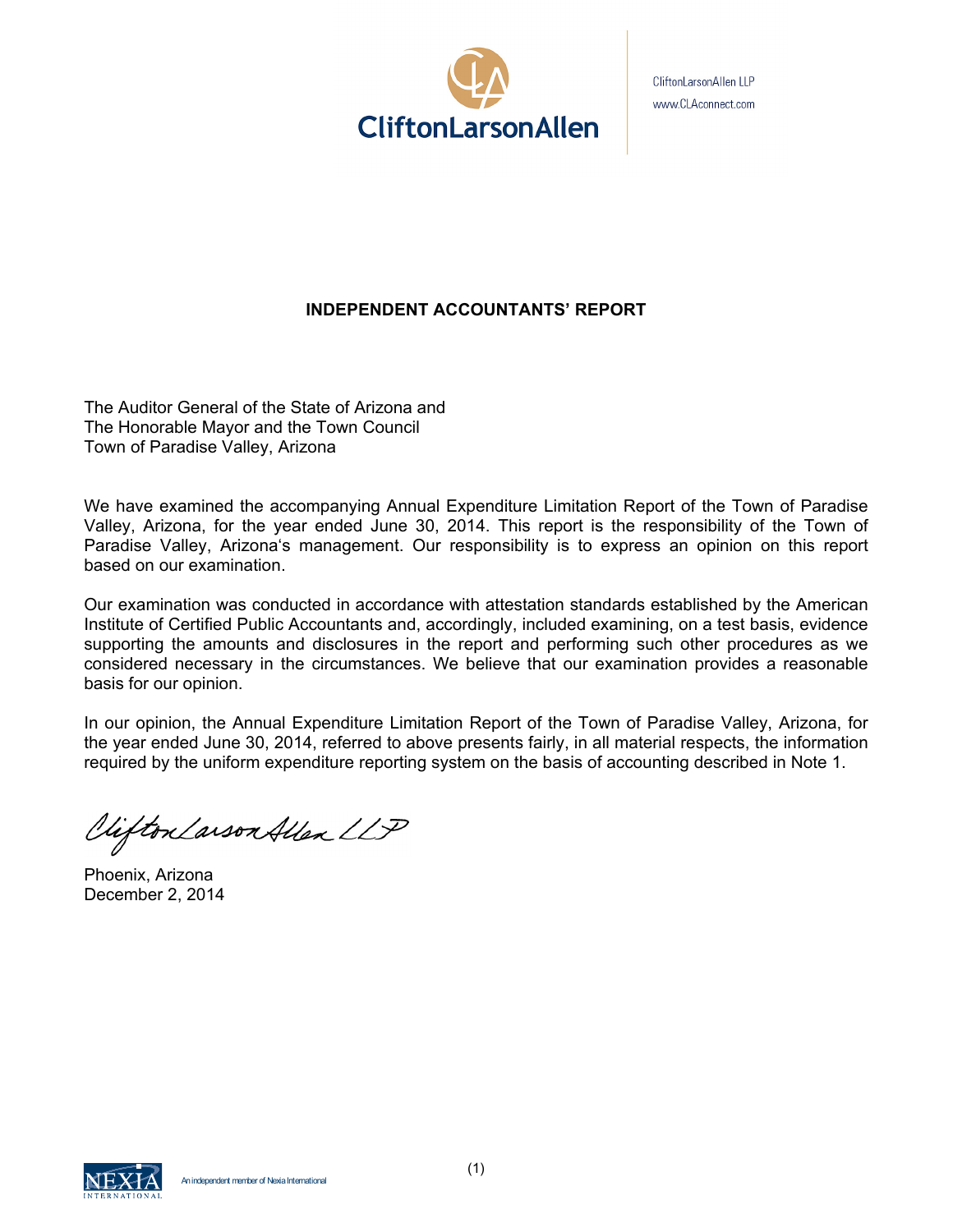#### **TOWN OF PARADISE VALLEY, ARIZONA ANNUAL EXPENDITURE LIMITATION REPORT - PART I YEAR ENDED JUNE 30, 2014**

|    | 1. Economic Estimates Commission expenditure limitation           | \$<br>23,832,747 |                  |
|----|-------------------------------------------------------------------|------------------|------------------|
|    | 2. Voter approved alternative expenditure limitation (Approved    |                  |                  |
|    |                                                                   |                  |                  |
| 3. | Enter applicable amount from Line 1 or Line 2                     |                  | \$<br>23,832,747 |
|    | 4. Amount subject to the expenditure limitation (total amount     |                  |                  |
|    | from Part II, Line C)                                             | 23,832,747       |                  |
|    | 5. Board-authorized expenditures necessitated by a disaster not   |                  |                  |
|    | declared by the Governor [Article IX, §20(20)(a), Arizona         |                  |                  |
|    | Constitution]                                                     |                  |                  |
|    | 6. Board-authorized expenditures necessitated by a disaster not   |                  |                  |
|    | declared by the Governor [Article IX, §20(20)(b), Arizona         |                  |                  |
|    | Constitution]                                                     |                  |                  |
|    | 7. Prior-year voter approved expenditures to exceed the           |                  |                  |
|    | expenditure limitation for the reporting fiscal year [Article IX, |                  |                  |
|    | §20(2)(c), Arizona Constitution]                                  |                  |                  |
|    | 8. Subtotal                                                       | 23,832,747       |                  |
| 9. | Board-authorized excess expenditures for the previous fiscal      |                  |                  |
|    | year necessitated by a disaster not declared by the Governor      |                  |                  |
|    | and not approved by the voters [Article IX, §20(2)(b), Arizona    |                  |                  |
|    | Constitution]                                                     |                  |                  |
|    | 10. Total adjusted amount subject to the expenditure limitation   |                  | 23,832,747       |
|    | 11. Amount under (in excess of) the expenditure limitation (If    |                  |                  |
|    | excess expenditures are reported, provide an explanation.)        |                  |                  |
|    |                                                                   |                  |                  |

I hereby certify, to the best of my knowledge and belief, that the information contained in this report is accurate and in accordance with the requirements of the uniform expenditure reporting system.

Signature of Chief Fiscal Officer:

Name and Title: Scott McCarty, CPA Finance Director

Telephone Number: (602) 948-7411 Date: December 2, 2014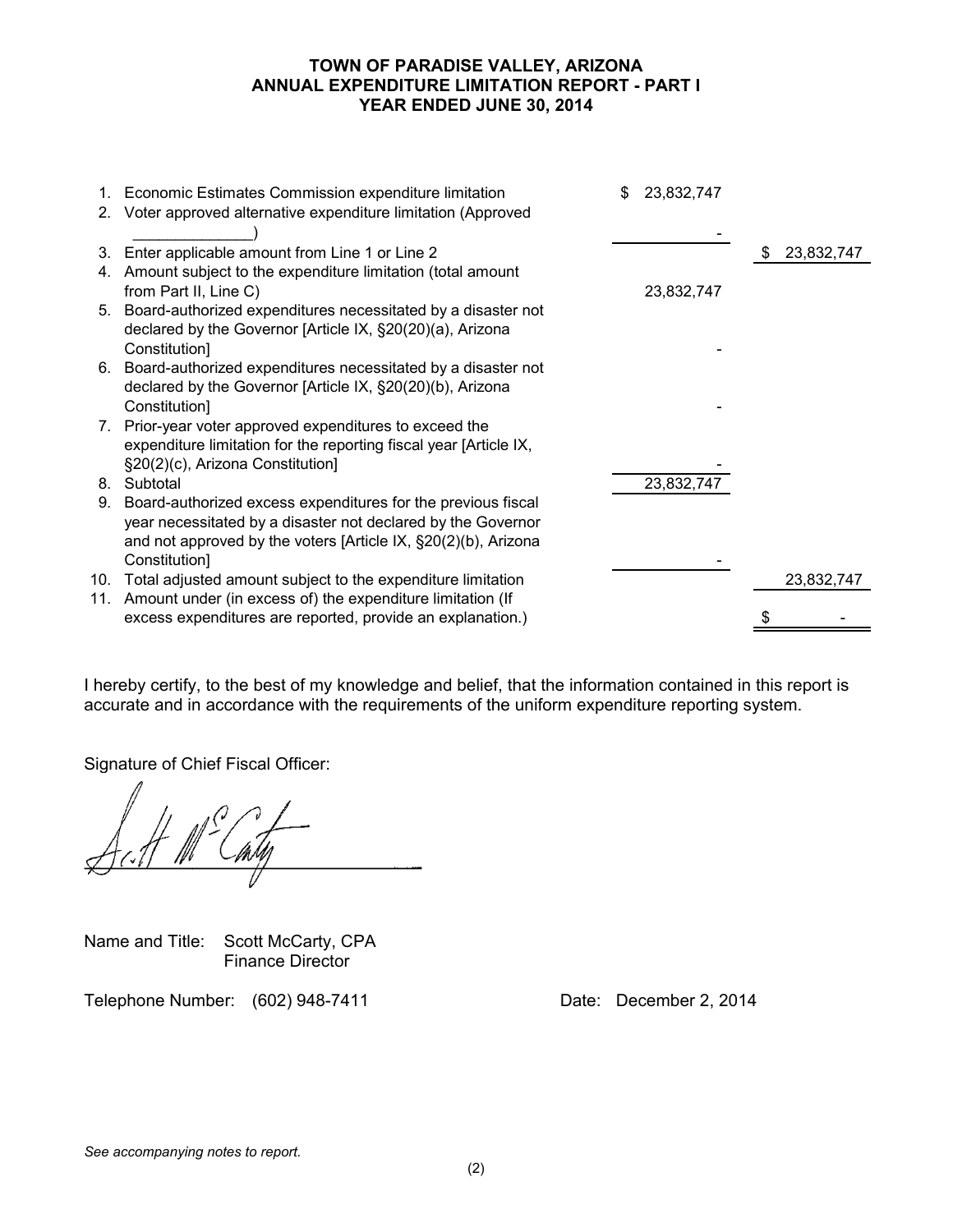## **TOWN OF PARADISE VALLEY, ARIZONA ANNUAL EXPENDITURE LIMITATION REPORT - PART II YEAR ENDED JUNE 30, 2014**

|           |                                                                            | Governmental     | Enterprise      |   |            |
|-----------|----------------------------------------------------------------------------|------------------|-----------------|---|------------|
|           | Description                                                                | Funds            | Funds           |   | Total      |
| Α.        | Amounts reported on the Reconciliation Line D                              | \$<br>23,289,112 | \$<br>5,711,168 | S | 29,000,280 |
| <b>B.</b> | Less exclusions claimed:                                                   |                  |                 |   |            |
|           | Bond proceeds                                                              |                  |                 |   |            |
|           | Debt service requirements on bonded indebtedness                           | 1,028,313        | 467,624         |   | 1,495,937  |
|           | Debt service requirements on other long-term obligations                   | 186,762          | 497,620         |   | 684,382    |
|           | 2 Dividends, interest and gains on sale of investment securities           |                  |                 |   |            |
|           | 3 Trustee or custodian                                                     |                  |                 |   |            |
|           | 4 Grants and aid from the federal government                               |                  |                 |   |            |
|           | 5 Grants, aid, contributions or gifts from private agency, organization or |                  |                 |   |            |
|           | individual                                                                 | 28,618           |                 |   | 28,618     |
|           | 6 Amounts received from the state                                          | 46,681           |                 |   | 46,681     |
|           | 7 Quasi-external interfund transactions (town sewer fees and indirect      |                  |                 |   |            |
|           | charges from governmental funds to enterprise funds.                       | 331,129          |                 |   | 331,129    |
|           | 8 Amounts accumulated for purchase of land, purchase or construction       |                  |                 |   |            |
|           | of buildings or improvements                                               |                  |                 |   |            |
|           | 9 Highway user revenues in excess FY 1979-80                               | 552,164          |                 |   | 552,164    |
|           | 10 Contracts with other political subdivisions                             |                  |                 |   |            |
|           | 11 Refunds, reimbursements and other recoveries                            |                  |                 |   |            |
|           | 12 Voter approved exclusions not identified above                          |                  |                 |   |            |
|           | 13 Prior years carryforward                                                | 2,028,622        |                 |   | 2,028,622  |
|           | 14 Total exclusions claimed                                                | 4,202,289        | 965,244         |   | 5,167,533  |
|           | C. Amounts subject to the expenditure limitation                           | 19,086,823       | 4,745,924       |   | 23,832,747 |

*See accompanying notes to report.*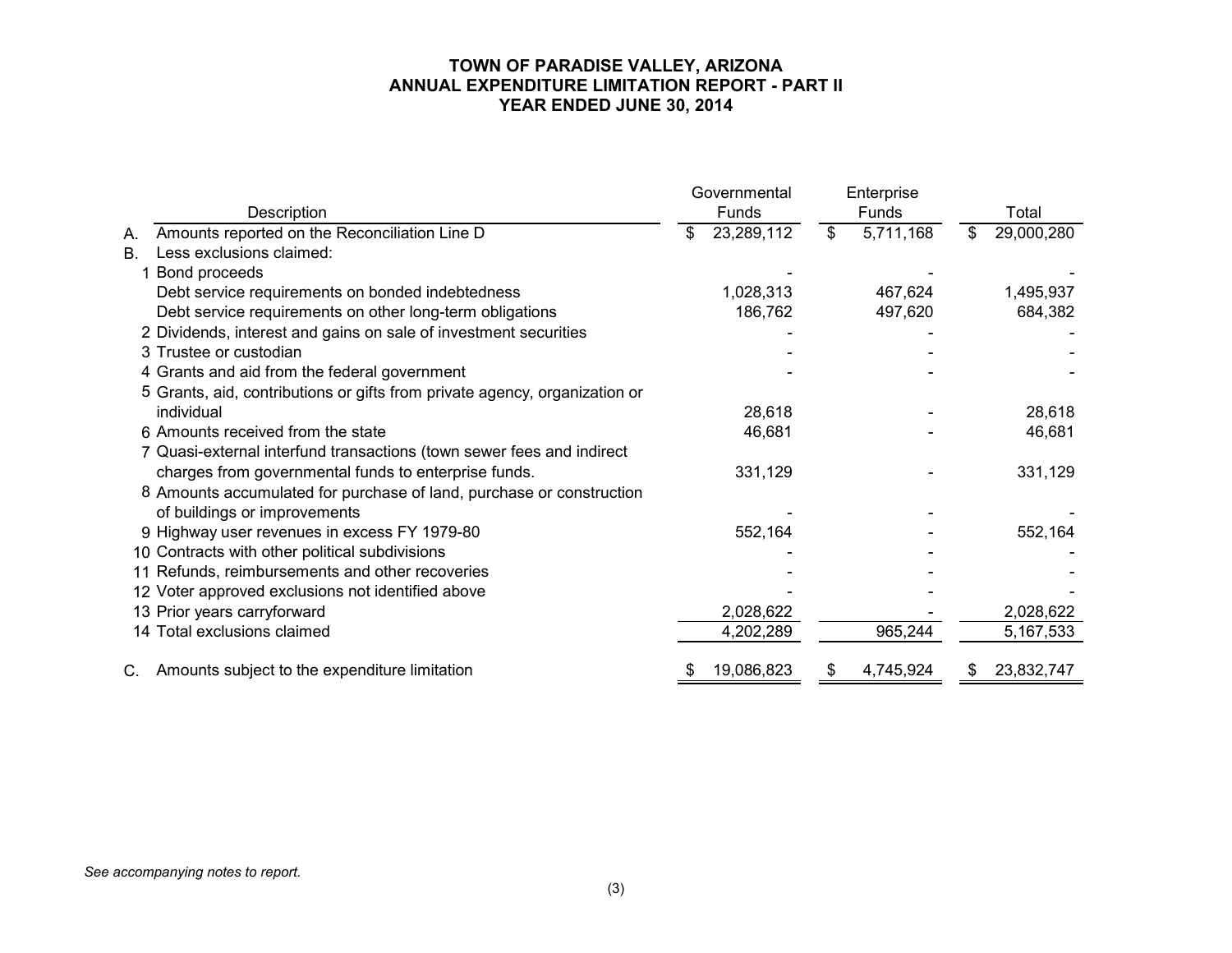## **TOWN OF PARADISE VALLEY, ARIZONA ANNUAL EXPENDITURE LIMITATION REPORT - RECONCILIATION YEAR ENDED JUNE 30, 2014**

| Description                                                                                                                            | Governmental<br>Funds | Enterprise<br>Funds | Total            |
|----------------------------------------------------------------------------------------------------------------------------------------|-----------------------|---------------------|------------------|
| Total Expenditures within the fund-based financial statements<br>А.                                                                    | 23,289,112<br>\$      | \$<br>5,416,834     | 28,705,946<br>S. |
| Subtract:<br><b>B.</b><br>1 Items not requiring use of working capital                                                                 |                       |                     |                  |
| Depreciation and Amortization<br>Loss on disposal of capital assets                                                                    |                       | 532,557             | 532,557          |
| Bad debt expense<br>Claims incurred but not reported                                                                                   |                       | 5,474               | 5,474            |
| Landfill Closure<br>2 Expenditures of separate legal entities established under ARS<br>3 Present value of net minimum capital leases   |                       |                     |                  |
| 4 Charges for services paid to Internal Service Funds<br>5 Involuntary court judgments                                                 |                       |                     |                  |
| 6 Total subtractions                                                                                                                   |                       | 538,031             | 538,031          |
| Additions:<br>C.<br>1 Principal payments on long-term debt<br>2 Acquisition of capital assets<br>3 Claims paid in the current year but |                       | 832,365             | 832,365          |
| reported as expenses incurred but<br>not reported in previous years<br>4 Landfill closure as expended in previous years                |                       |                     |                  |
| 5 Total additions                                                                                                                      |                       | 832,365             | 832,365          |
| Amounts reported on Part II Line A<br>D.                                                                                               | 23,289,112            | 5,711,168<br>S.     | 29,000,280<br>æ  |

#### *See accompanying notes to report.*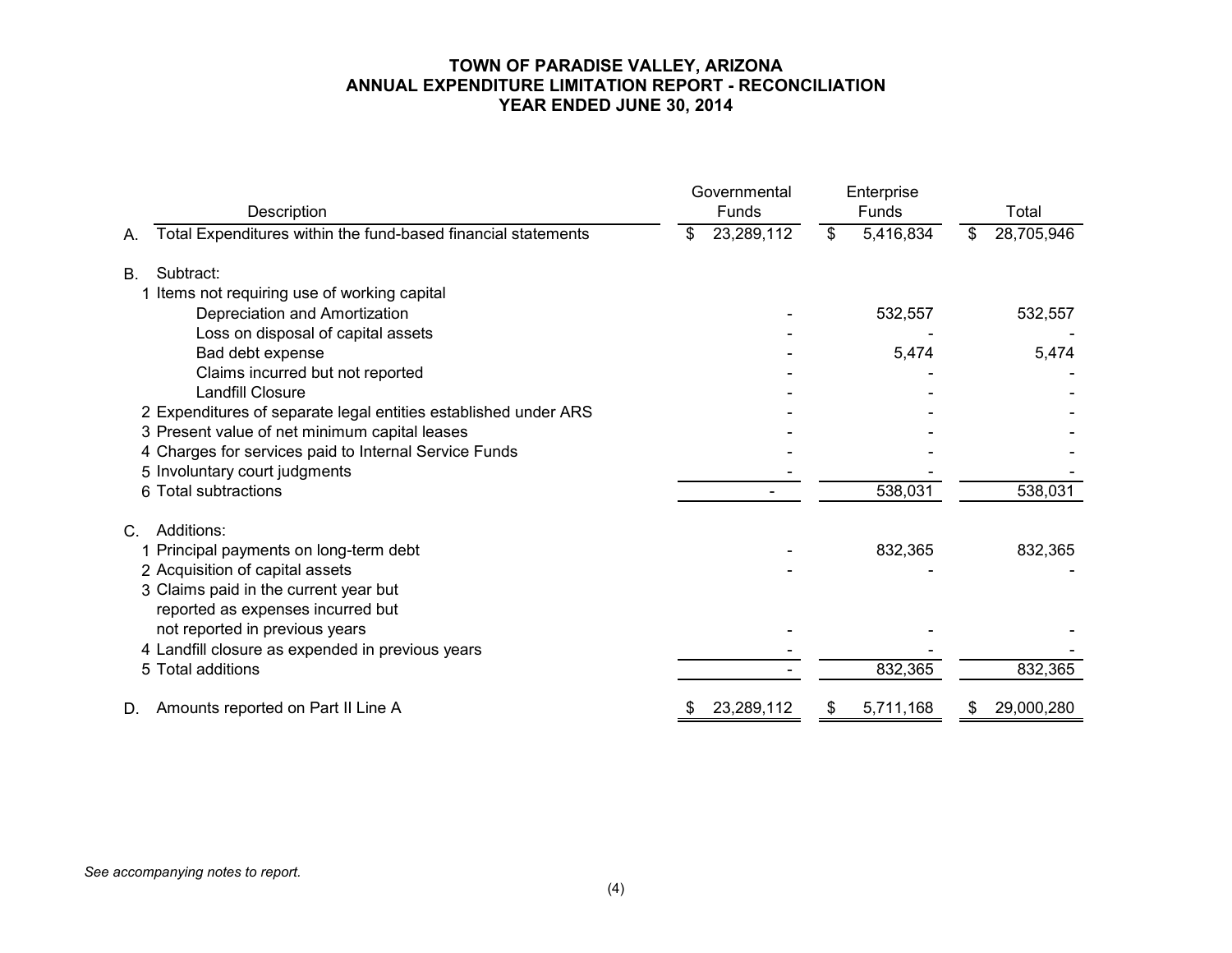#### **TOWN OF PARADISE VALLEY, ARIZONA NOTES TO ANNUAL EXPENDITURE LIMITATION REPORT JUNE 30, 2014**

#### **NOTE 1 SUMMARY OF SIGNIFICANT ACCOUNTING POLICIES**

The Annual Expenditure Limitation Report (AELR) is presented on the basis of accounting prescribed by the *Uniform Expenditure Reporting System* (UERS), as required by Arizona Revised Statutes §41-1279.07, which excludes expenditures, expenses, or deductions of certain revenues specified in the Arizona Constitution, Article IX, §20 from the total expenditures, expenses or deductions reported in the fund-based financial statements.

In accordance with the UERS requirements, a note to the AELR is presented below for any exclusion claimed on Part II and each subtraction or addition in the reconciliation that cannot be traced directly to an amount reported in the fund-based financial statements. All references to financial statement amounts in the following notes refer to the Statement of Revenues, Expenditures, and Changes in Fund Balances for the Governmental Funds, Statement of Revenues, Expenses, and Changes in Fund Net Assets for the Enterprise Funds and the Statement of Cash Flows for the Enterprise Funds.

#### **NOTE 2 DEBT SERVICE REQUIREMENTS ON BONDED INDEBTEDNESS**

The exclusion claimed for debt service requirements on bonded indebtedness in the Governmental and Enterprise Funds consist of principal retirement and interest expense on revenue bonds in the governmental funds enterprise funds.

#### **NOTE 3 DEBT SERVICE REQUIREMENTS ON OTHER LONG-TERM OBLIGATIONS**

The exclusion claimed for debt service requirements on other long-term obligations in the Governmental and Enterprise Funds consists of principal retirement and interest expense on capital leases in the governmental funds and notes payable in the enterprise funds.

#### **NOTE 4 GRANTS, AID, CONTRIBUTIONS OR GIFTS FROM A PRIVATE AGENCY, ORGANIZATION, OR INDIVIDUAL**

Amounts received from contributions consist of the following:

Donations Fund 5 28,618

#### **NOTE 5 AMOUNTS RECEIVED FROM STATE**

Amounts received from the State consist of the following:

| Miscellaneous Police Grants | 7.247  |
|-----------------------------|--------|
| LTAF II                     | 39.434 |
| Total                       | 46.681 |
|                             |        |